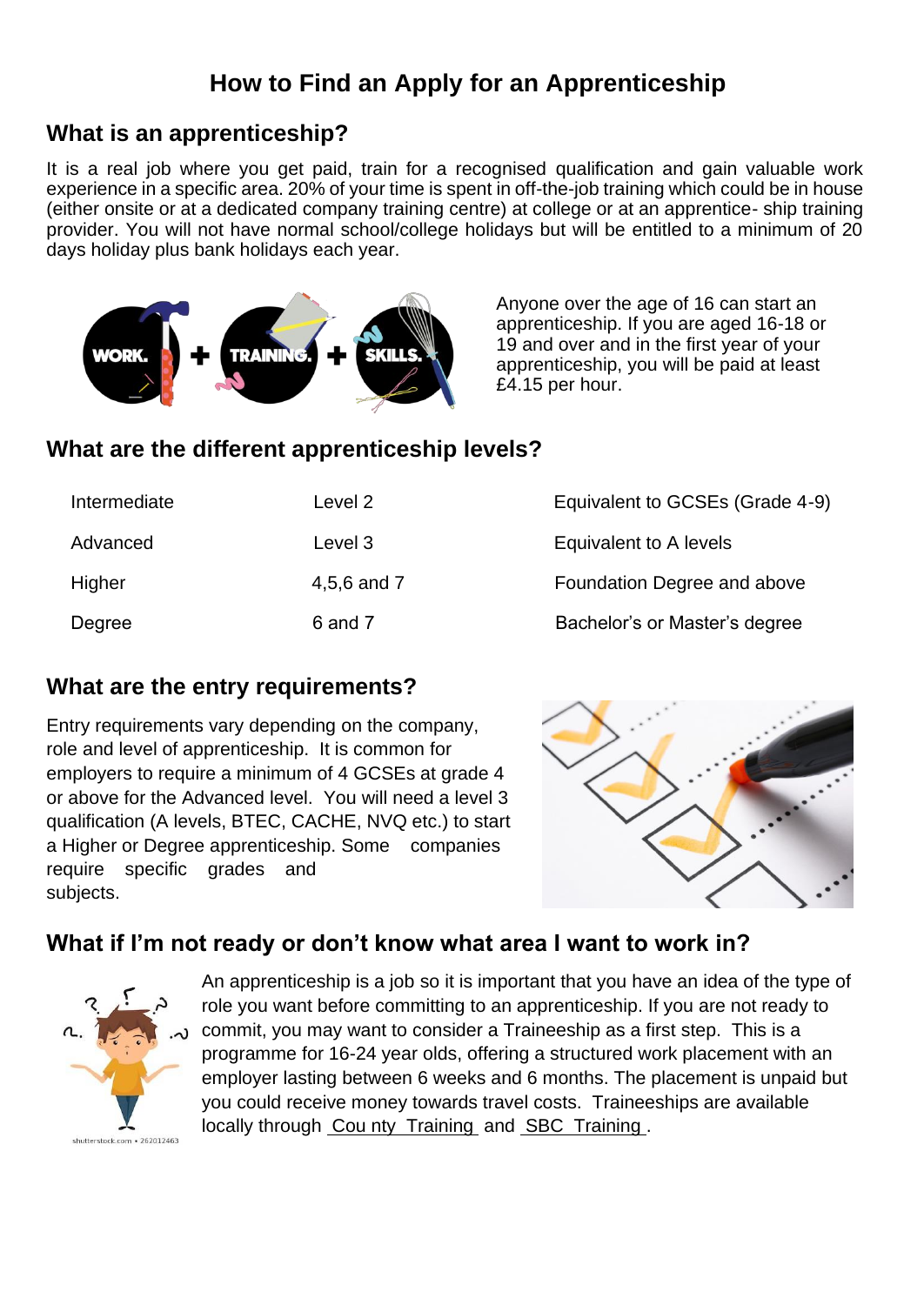# **How long is an apprenticeship?**

The minimum length of an apprenticeship is 12 months. Usually an Intermediate apprenticeship takes 12-18 months to complete and an Advanced apprenticeship will take between 15-18 months. Higher apprenticeships take between 3-5 years and Degree apprenticeships can take up to 6 years.

# **How do I find an apprenticeship?**

You will need to be proactive to find an apprenticeship and there are a number of things you can do simultaneously.

• Create an account on [findapprenticeship.service.gov.uk where you](https://www.findapprenticeship.service.gov.uk/) can search and apply for apprenticeships in any area.



- Talk to friends and family and ask if they might know someone they can ask about apprenticeships at their company.
- Prepare a CV [and](http://marchesschool.co.uk/wp-content/uploads/2020/06/How-to-write-a-first-CV.pdf) [cover letter, research companies that you may be interested in working for](http://marchesschool.co.uk/wp-content/uploads/2020/06/Apprenticeship-application-letter.pdf) and send a speculative application. If you have a part-time or voluntary job and would be keen to work there, ask if there are any opportunities.
- Register with local apprenticeship training providers such as [County Training,](https://www.ctapprenticeships.co.uk/) SBC Train [ing](https://www.sbc-training.co.uk/) or [Juniper Training](https://www.junipertraining.co.uk/)

• Some larger companies advertise vacancies on their own website e.g. [Bentley,](https://www.bentleycareers.com/en/your-bentley-career/your-skills-your-career/apprenticeships.html) [Barclays,](https://joinus.barclays/eme/apprenticeships/) [NHS.](https://www.jobs.sath.nhs.uk/find-job/apprenticeships)

## **How do I apply?**



If you have found a role on a website, research the company and read the job description thoroughly. Make sure you can travel to the business as well as to the training provider if it is in another location. There may be a list of required personal qualities, skills and qualifications. If you feel you match those, continue with the application, if you don't, perhaps the role isn't for you. If you don't have the required qualifications (or predicted grades), it is still worth applying and explaining that you are keen to work.

- Tailor your application to the role. Think about what the job involves and what relevant
- skills and experience you already possess.
- Think about how your application can stand out from others
- Sell yourself Only add positive details, what you can do and have done. Imagine you are the recruiter, how would your application sound? Believe in yourself.
- Take your time. This is the only chance you have to impress the employer and get invited in for an interview. It's worth making the effort.
- Proof read the application and ask at least one other person to proofread it for you. Mistakes give the impression that you're not taking the application seriously which in turn, gives the impression that you won't take the apprenticeship seriously.
- Don't lie. You will be found out.